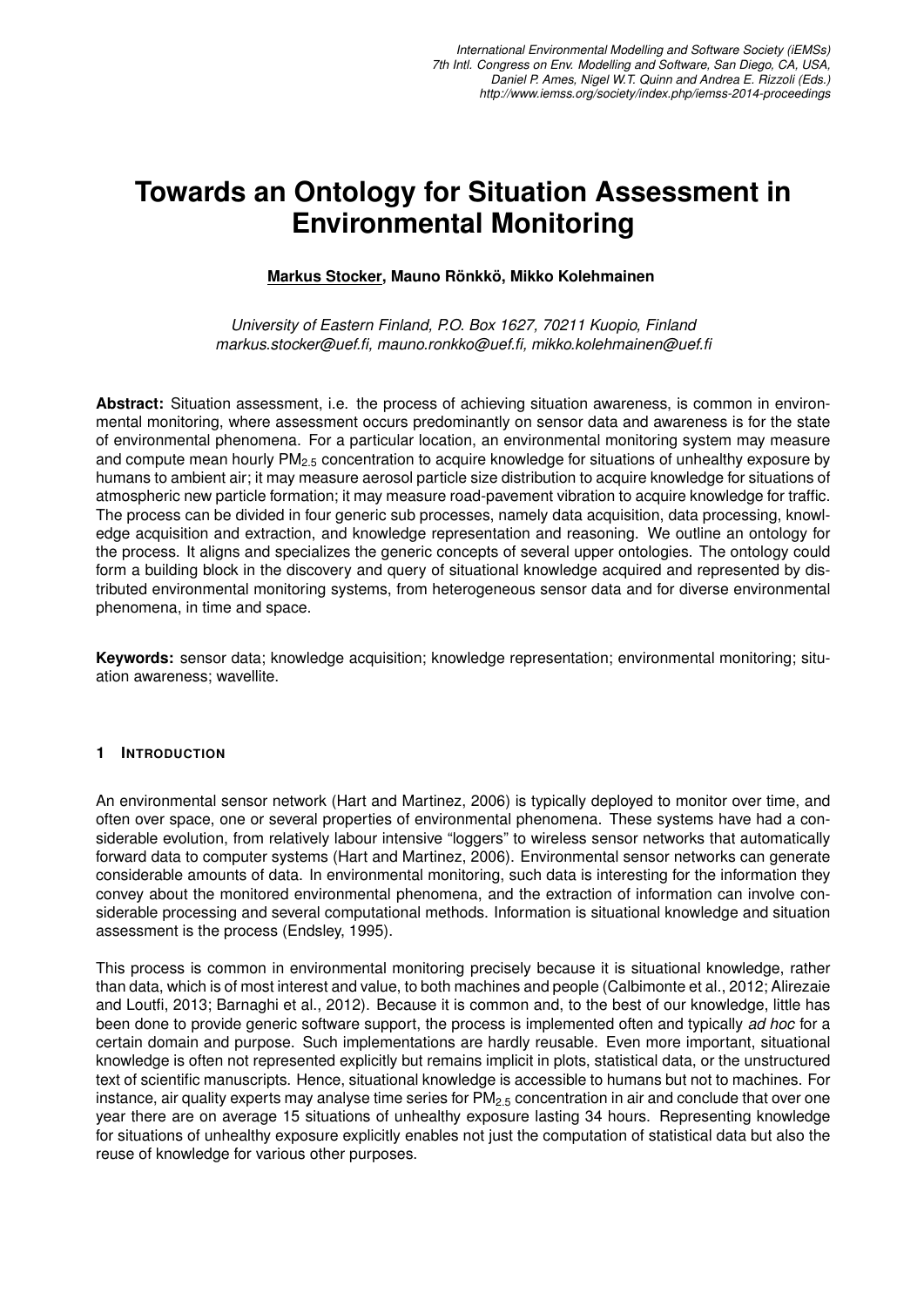Situational knowledge, as understood here, is knowledge (or information) about the physical environment that is monitored in environmental monitoring. Typically, such knowledge is for specific environmental phenomena, such as a group of people, a vehicle, or the particles of an aerosol. However, situational knowledge may also be for non-physical entities, such as a season. For instance, based on the monitoring of temperature we may state the situation of a short 2014 growing season in Finland.

Using five ontologies–namely the Semantic Sensor Network<sup>1</sup> (SSN) ontology (Compton et al., 2012), the RDF Data Cube Vocabulary<sup>2</sup> (QB) (Cyganiak et al., 2013), the Situation Theory Ontology<sup>3</sup> (STO) (Kokar et al., 2009), OWL-Time<sup>4</sup> (Hobbs and Pan, 2006), and GeoSPARQL<sup>5</sup> (Perry and Herring, 2012)–we describe an alignment and extensions that we think can serve as a foundation for an organized and formal vocabulary relevant to the process of interest here. The discussed alignment is the main contribution of this work, is actively maintained, and is available online.<sup>6</sup>

The use of ontologies to represent sensor data and meta data as well as for reasoning on sensor data has gained popularity (Sheth et al., 2008; Compton et al., 2009; Moraru and Mladenic, 2012; Barnaghi et al., ´ 2012; Henson et al., 2009; Stocker et al., 2011). Studies also describe the use of the STO (Fenza et al., 2010; De Maio et al., 2012; Doulaverakis et al., 2011) as well as ontology alignments, e.g., SSN and QB (Lefort et al., 2012). Moreover, various architectures and approaches have been proposed for the extraction of semantic data from sensor data (Gorrepati et al., 2013; Ganz et al., 2013; Calbimonte et al., 2012; Alirezaie and Loutfi, 2013; Barnaghi et al., 2012; Stocker et al., 2014b; Cardell-Oliver and Liu, 2010). However, to the best of our knowledge, we lack of a generic, practical, and complete approach for situational assessment, especially one tailored for environmental monitoring and scientific applications.

### **2 PROCESS**

We divide the process of situation assessment, as understood here, into four generic sub processes, namely data acquisition, data processing, knowledge acquisition and extraction, and knowledge representation and reasoning. In this section we briefly discuss them and highlight the aspects that are relevant to the proposed ontology.

**Data acquisition** In environmental monitoring, data acquisition is intimately connected to measurement, i.e. the process whereby numbers are assigned to properties of real world objects or events (Finkelstein, 1982, p. 6). Systems for data acquisition are designed for specific properties and techniques. For instance, data for atmospheric temperature may be acquired directly using an instrument installed on a weather balloon or by remote sensing using an instrument installed on a satellite. Each technique has typically some advantages and disadvantages. Today, the numbers resulting from measurement are often digital and managed by computer systems. Moreover, to a particular computer system the source of sensor data is, generally, a system, which may concretely be, among others, a sensing device, a database, a web service, a lab technician, or participatory sensing.

**Data processing** In preparation for knowledge acquisition and representation, acquired data is often processed in various ways. Generally, data processing is understood as a manipulation or transformation of data. We distinguish between two kinds of data processing. First, processing that resolves the heterogeneity of acquired data by translation into data with homogeneous syntax and semantics. We distinguish the two data types *sensor observation* and *dataset observation*, both with syntax and semantics defined in ontologies. The second kind of data processing operates on dataset observations by processing an input set of dataset observations into an output set of dataset observations. A set of dataset observations is a dataset.

Sensor observations and dataset observations conform to distinct structures. A sensor observation relates to the sensor that made the observation; the feature that is monitored, typically an environmental phenomenon

<sup>1</sup>http://purl.oclc.org/NET/ssnx/ssn

<sup>2</sup>http://purl.org/linked-data/cube

<sup>3</sup>http://vistology.com/ont/2008/STO/STO.owl

<sup>4</sup>http://www.w3.org/2006/time

<sup>5</sup>http://www.opengis.net/ont/geosparql

<sup>6</sup>http://www.uef.fi/en/envi/projects/wavellite/ontologies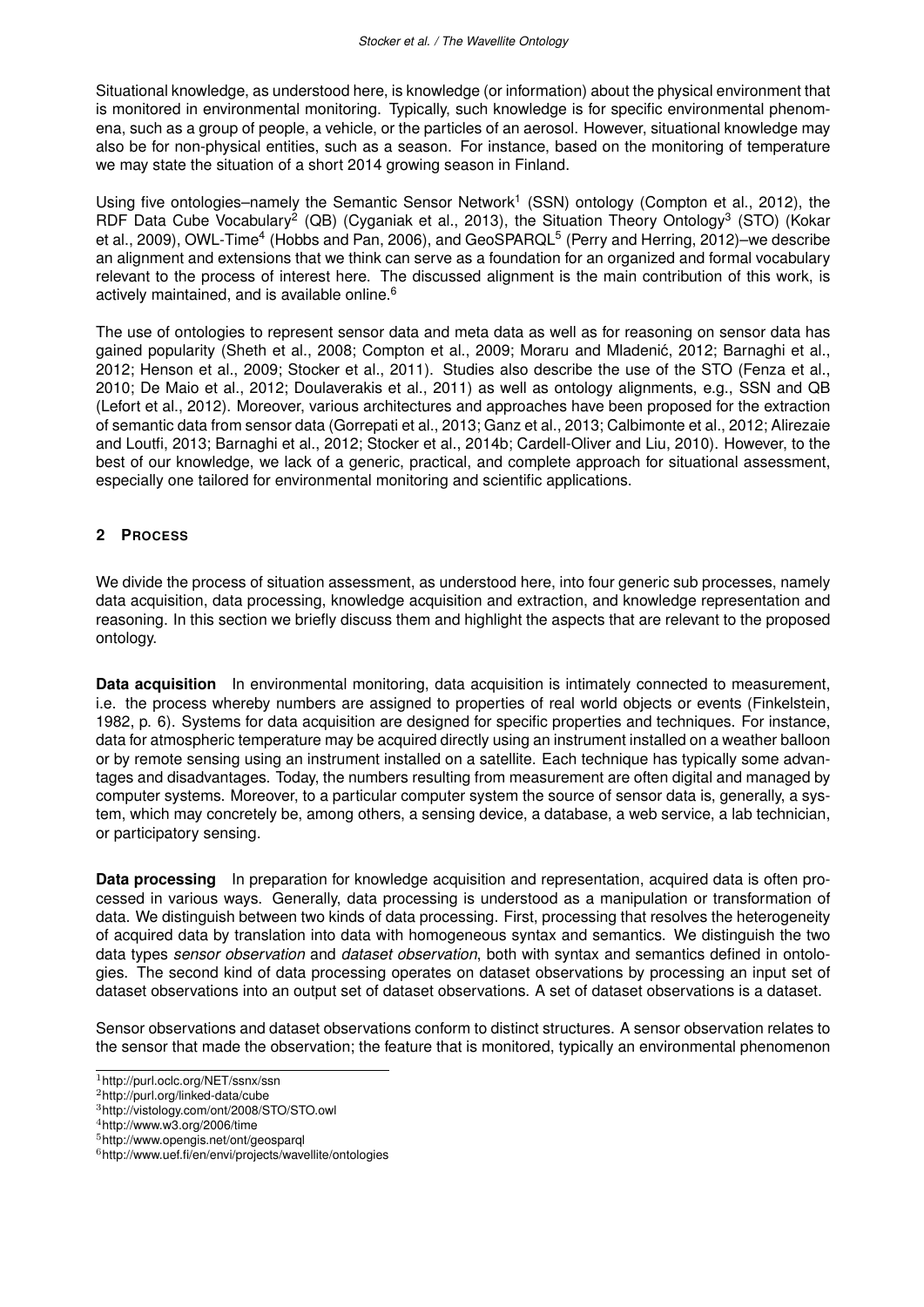such as particulate matter; and the property of the feature that is observed, such as concentration. In addition, a sensor observation relates to the observed value and the time (and possibly space) at which the observation is made. In contrast, a dataset observation relates to a dataset and to a set of component properties. The typical text file with lines of comma separated values can be understood as a dataset, each line being a dataset observation with component property for each value.

With the first kind of data processing, we resolve the typical heterogeneity of acquired data by its translation to sensor observations, which are of homogeneous syntax and semantics. The observations made by a sensor for a certain property and feature form a time series. Such a series can be represented as a dataset, with dataset observations having two component properties, one relating time and the other relating the value of the observed property. Dataset observations can have more dimensions and the values of component properties can be, and mostly are, results of computations while the observation values related to sensor observations are results of sensing (and are considered immutable).

**Knowledge acquisition and extraction** We distinguish knowledge acquisition and knowledge extraction. The former involves domain experts as the source for ontological knowledge and collaborators in the development of domain ontologies. For instance, domain experts know the temporal extent and concentration level relevant to the modelling of unhealthy exposure to PM<sub>2.5</sub>. In contrast, knowledge extraction is performed by computational agents that implement models. Models rely on computational methods, for instance in machine learning, and may be supervised or unsupervised. Situational knowledge is extracted from dataset observations.

**Knowledge representation and reasoning** Extracted situational knowledge is represented as situations, with syntax and semantics defined in an ontology grounded in Situation Theory (Barwise and Perry, 1983; Devlin, 1995). For knowledge representation, we rely on Semantic Web (Berners-Lee et al., 2001) technologies, in particular the Resource Description Framework (RDF) (Manola et al., 2004), RDF Schema (RDFS) (Brickley et al., 2004), and the Web Ontology Language (OWL 2) (W3C OWL Working Group, 2012). Generally, knowledge is expressed as a set of statements and RDF is used to encode statements.

Being ontology languages, RDFS and OWL 2 (the latter is more expressive and builds on the former) support the encoding of the semantics of concepts and relations used in statements for situational knowledge. For example, assume a concrete situation of unhealthy exposure to  $PM_{2.5}$  lasting 36 hours at a defined spatial location. What is known about this situation can be expressed as a set of statements, e.g. the situation involves PM<sub>2.5</sub>, and we use RDF to do so. These statements include instances of certain domain concepts, e.g.  $PM_{2.5}$  is an instance of the concept Particulate Matter, and we use RDFS and OWL 2 to model concepts. Beyond knowledge representation, Semantic Web technologies also support (deductive) reasoning, meaning that, given an ontology describing what is known about situations and the semantics of the vocabulary used, software can automatically infer knowledge that is entailed by (i.e. is implicit to) the ontology.

Situations are formalized by means of the expression  $s \models \sigma$ , meaning that the infon  $\sigma$  is "made factual" by the situation  $s$ . The object  $\ll R, a_i, \ldots, a_m, i \gg$  is a well-defined infon if  $R$  is an  $n$ -place relation and  $a_1, \ldots, a_m$  ( $m \leq n$ ) are objects appropriate for the argument places  $i_1, \ldots, i_m$  of R, and if the filling of argument places  $i_1, \ldots, i_m$  is sufficient to satisfy the minimality conditions for R, and  $i = 0, 1$  is the polarity. Minimality conditions "determine which particular groups of argument roles need to be filled in order to produce an infon" (Devlin, 1995). The polarity is the 'truth value' of the infon. If  $i = 1$  then the objects  $a_1, \ldots, a_m$  stand in the relation R; else the objects do not stand in the relation R. Parameters, denoted as  $\dot{a}$ , make reference to arbitrary objects of a given type. For instance,  $\dot{l}$  and  $\dot{t}$  typically denote parameters for arbitrary objects of type spatial location and temporal location, respectively. Anchors are a mechanism to assign values to parameters. The parameter  $\dot{t}$  may anchor the value for the current time. Reasoning occurs on represented situational knowledge and may be performed manually or automatically.

### **3 ONTOLOGY**

In environmental monitoring, situational knowledge is typically located in time and space. Hence, in addition to ontologies for sensor observations, dataset observations, and situations we also require ontologies for the modelling of temporal locations and spatial locations. In this section we first briefly describe the relevant up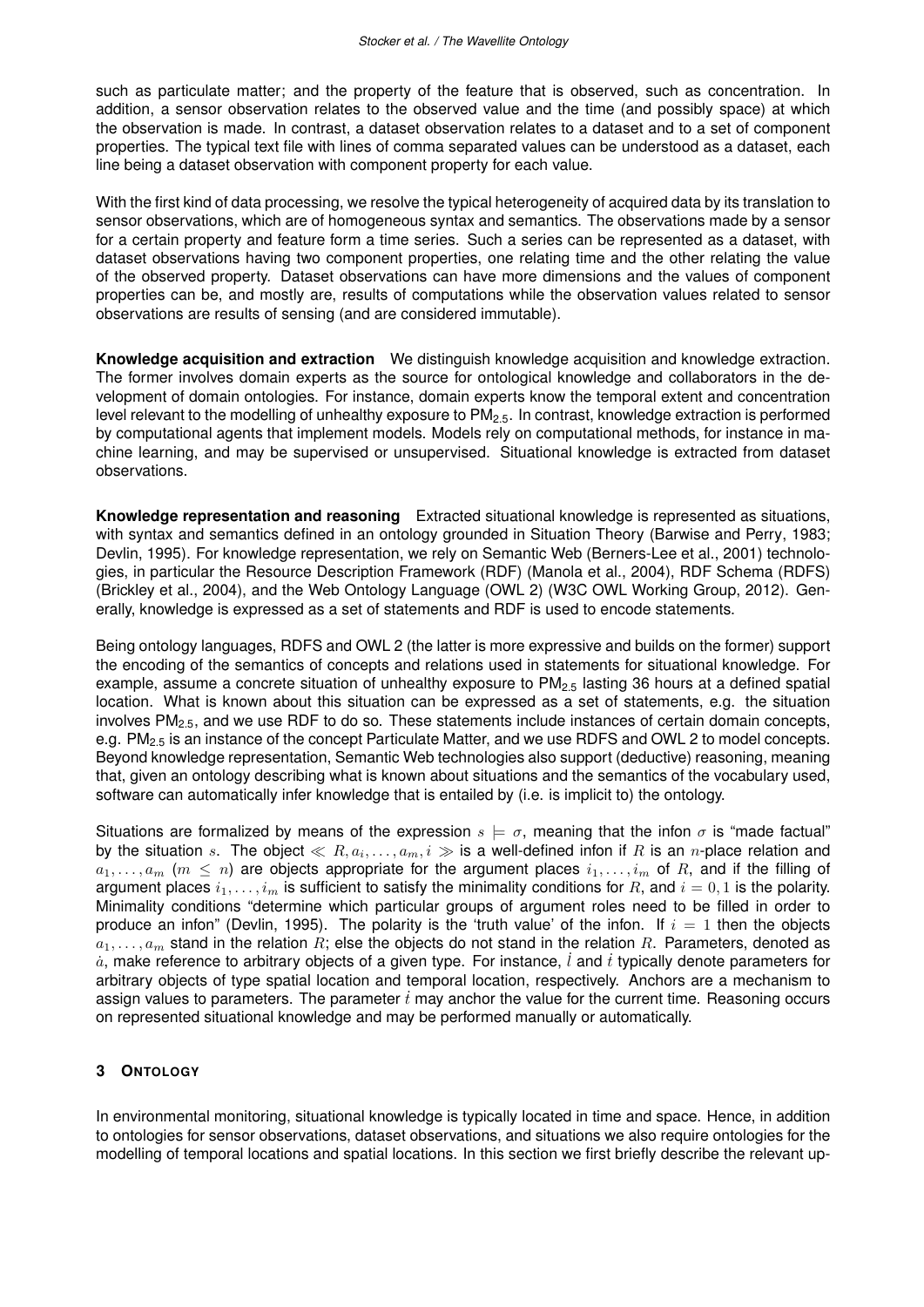per ontologies before we discuss the proposed ontology alignment and the additional entities we introduced. We generally highlight the most relevant concepts and relations.

**Upper ontologies** We use OWL-Time and GeoSPARQL to model temporal locations and spatial locations, respectively. OWL-Time defines the class TemporalEntity and its subclasses Instant and Interval. It also defines the two object properties hasBeginning and hasEnd which relate a temporal entity with an instant. Finally, it defines the data property inXSDDateTime which relates an instant with a literal of type dateTime (XML Schema data type). Beyond these most relevant concepts and relations, OWL-Time allows for the explicit representation of temporal descriptions (e.g. durations) and topological relations (e.g. before). GeoSPARQL defines the class SpatialObject and its subclasses Feature and Geometry. It also defines the object property hasGeometry which relates a feature with a geometry. Finally, it defines the data property asWKT which relates a geometry with a literal of type wktLiteral (a GeoSPARQL data type) to allow for text representation of geometries. Beyond these most relevant concepts and relations, GeoSPARQL supports the explicit representation of topological relations.

We use the Semantic Sensor Network (SSN) ontology to model sensor observations. The SSN ontology extends the DOLCE+DnS Ultralite<sup>7</sup> (DUL) ontology, which is a simplification of the DOLCE (Masolo et al., 2002) and Descriptions and Situations (DnS) (Gangemi and Mika, 2003) ontologies. The SSN ontology defines the key concepts and relations required to model sensor networks and their observations. Most relevant here are the concepts Observation, Sensor, Property, and FeatureOfInterest as well as the object properties that relate an observation with what made it, for which property and feature, as well as when and where it was made.

We use the RDF Data Cube Vocabulary (QB) to model dataset observations. The QB vocabulary defines the key concepts and relations required to model datasets. Most relevant here are the concepts Observation, DataSet, and ComponentProperty as well as the object property dataSet which relates an observation to a dataset. ComponentProperty is the class of all (RDF) properties that relate observations to component property values. Assuming a typical dataset of comma separated values, we may model the rows as observations and the columns as component properties. Temporal locations, spatial locations, numbers, or text can be represented as values of component properties.

We use the Situation Theory Ontology (STO) to model situations. STO closely follows the semantics of the Situation Theory briefly presented in Section 2. Of particular interest are the concepts Situation, ElementaryInfon, Relation, Individual, Attribute, Value, and Polarity. These concepts are clearly reflected in situations  $s\models\ll R, a_i,\ldots,a_m,i\gg$  and individuals, attributes, and values may fill positions  $a_i, \ldots, a_m$ .

**Ontology alignment** Given that the SSN ontology extends the DUL ontology, we pursue the approach whereby the DUL ontology acts as the 'top' upper ontology, defining the most abstract terminology. We, thus, need to align OWL-Time, GeoSPARQL, QB, and STO with the DUL ontology. According to the DUL ontology, DUL Entity includes anything real, possible, or imaginary. Clearly, OWL-Time temporal entities, GeoSPARQL spatial objects, QB observations, datasets, and component properties, as well as STO situations are all DUL entities. Hence, these classes fall within the DUL class hierarchy. The DUL ontology specializes entities in four classes of most interest here, namely Abstract, Object, Event, and InformationEntity. We align the classes of other upper ontologies used here into this class hierarchy.

OWL-Time temporal entities are modelled as DUL abstracts, specifically DUL time intervals, which, according to DUL are regions in a dimensional space that aim at representing time. GeoSPARQL spatial objects are modelled as DUL entities, not as DUL objects (which are disjoint with DUL events), because the class GeoSPARQL Feature (subclass of SpatialObject) is equivalent to the class SSN FeatureOfInterest which includes both DUL objects and DUL events. GeoSPARQL geometries are modelled as DUL space regions, i.e. regions in a dimensional space used to localize an entity. QB datasets and observations are modelled as DUL information objects (i.e. DUL social objects). QB component properties are DUL social attributes, i.e. regions in a dimensional space that are used to represent the characteristics of social objects. Specifically, QB component properties are statistical attributes over a collection of QB observations. STO objects are modelled as DUL entities in order not to restrict the objects allowed in infons, which may thus be

<sup>7</sup>http://www.loa-cnr.it/ontologies/DUL.owl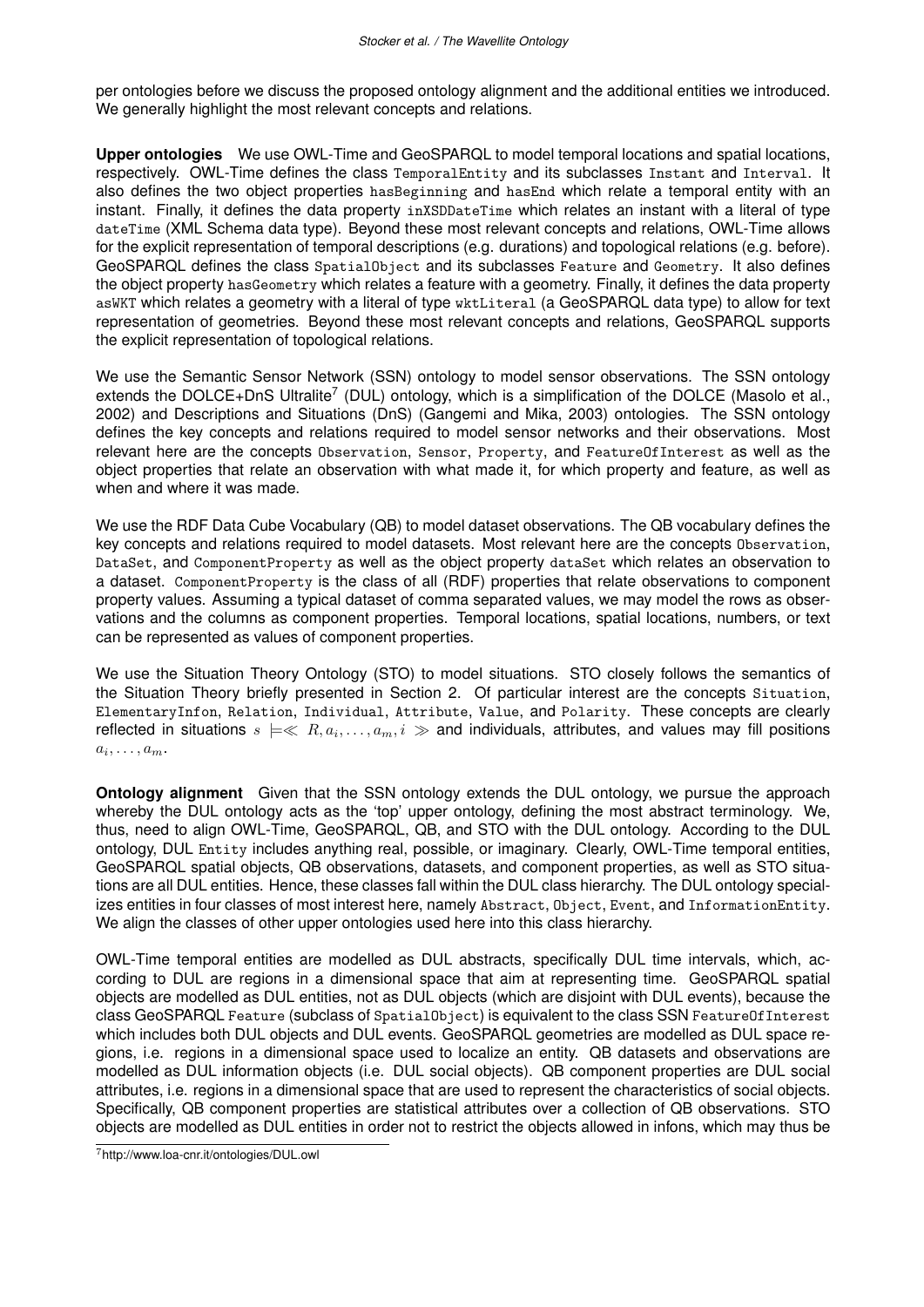DUL abstract, e.g. a temporal entity, or DUL object, e.g. an STO individual. Moreover, we model STO elementary infons as DUL information objects. We state that SSN sensors, properties, and features of interest are STO individuals. Hence, sensors, properties, and features can be objects in infons. We also specify that SSN observations, QB observations, and STO situations are mutually disjoint classes.

In addition, we align object and data properties of the upper ontologies with the DUL ontology. For instance the GeoSPARQL hasGeometry object property is modelled as a sub property of DUL hasRegion, which relates DUL entities with DUL regions. Some OWL-Time topological relations that relate temporal entities, e.g. after, are also modelled as sub properties of DUL hasRegion. Other OWL-Time topological relations, e.g. intervalOverlaps, are modelled as sub property of DUL overlaps. Similarly, some GeoSPARQL topological relations, e.g. sfContains, are modelled as sub properties of DUL hasPart. Other GeoSPARQL topological relations, e.g. sfOverlaps, are modelled as sub properties of DUL overlaps. As for data properties, most are sub properties of DUL hasRegionDataValue, which relates DUL regions with a literal. An example is OWL-Time inXSDDateTime which relates OWL-Time instants with literals of dateTime data type. Another example is GeoSPARQL asWKT which relates GeoSPARQL geometries with literals of wktLiteral data type. A notable exception is STO attributeValue which relates STO values with their literal representation. STO values are not strictly sub classes of DUL regions. Hence, STO attributeValue is not modelled as a sub property of DUL hasRegionDataValue.

**Additional entities** In order to distinguish the term Observation used in both the SSN ontology and the QB vocabulary, we introduce the terms SensorObservation and DatasetObservation, which are equivalent classes with SSN Observation and QB Observation, respectively. This addition is not strictly necessary because the term Observation is defined by the SSN ontology and the QB vocabulary in distinct name spaces. However, the explicit distinction of the term Observation into SensorObservation and DatasetObservation is practically useful, for instance in communication.

Inspired by the terminology used by Devlin (1995), we introduce the term SpatialLocation modelled as sub class of GeoSPARQL Feature and sub class of the STO Location attribute. Thus, spatial locations can be used in situations. For instance, a thunderstorm, individual in a situation, has a spatial extent, modelled as a spatial location. We explicitly distinguish spatial locations as SpatialPlace or SpatialRegion. Spatial places are modelled as DUL places, i.e. DUL social objects. An example for a spatial place is 'the city of Helsinki'. Spatial regions are modelled as DUL physical places, i.e. DUL physical objects, and must relate to a GeoSPARQL Geometry. An example for a spatial region is the region delimited by the polygon corresponding to the geographic boundaries of Finland. Equally inspired by the terminology used by Devlin (1995), we introduce the term TemporalLocation modelled as sub class of OWL-Time TemporalEntity and sub class of the STO Time attribute. Thus, temporal locations can be used in situations. For instance, a situation involving a thunderstorm in the city of Helsinki is true (infon polarity) for a temporal location. Akin to spatial locations, we explicitly distinguish temporal locations as TimePoint and TimeInterval which are equivalent classes with OWL-Time Instant and Interval, respectively. Naturally, temporal and spatial locations can be used also in sensor observations and dataset observations.

Lacking an appropriate SSN or DUL object property to relate sensor observations with spatial locations, we introduce the observationResultLocation object property (akin to SSN observationResultTime). DUL hasLocation is designed for 'relative localizations'. Hence, we could use this property to relate observations with spatial places. In contrast, SSN hasValue (sub property of DUL hasRegion) is designed for 'absolute localisations'. However, spatial regions are not DUL regions. Hence, SSN hasValue (or DUL hasRegion) cannot be used to relate observations with spatial regions. Therefore we introduce observationResultLocation to specifically relate sensor observations with spatial locations.

### **4 DISCUSSION AND CONCLUSION**

We argued that the process of situation assessment, understood here as situational knowledge acquisition and representation from sensor data for environmental phenomena, can be divided in four generic sub processes, namely data acquisition, data processing, knowledge acquisition and extraction, and knowledge representation and reasoning. We think that the upper ontologies, their alignment, and our additions described in Section 3 form an ontological framework that is sufficiently expressive to model the results of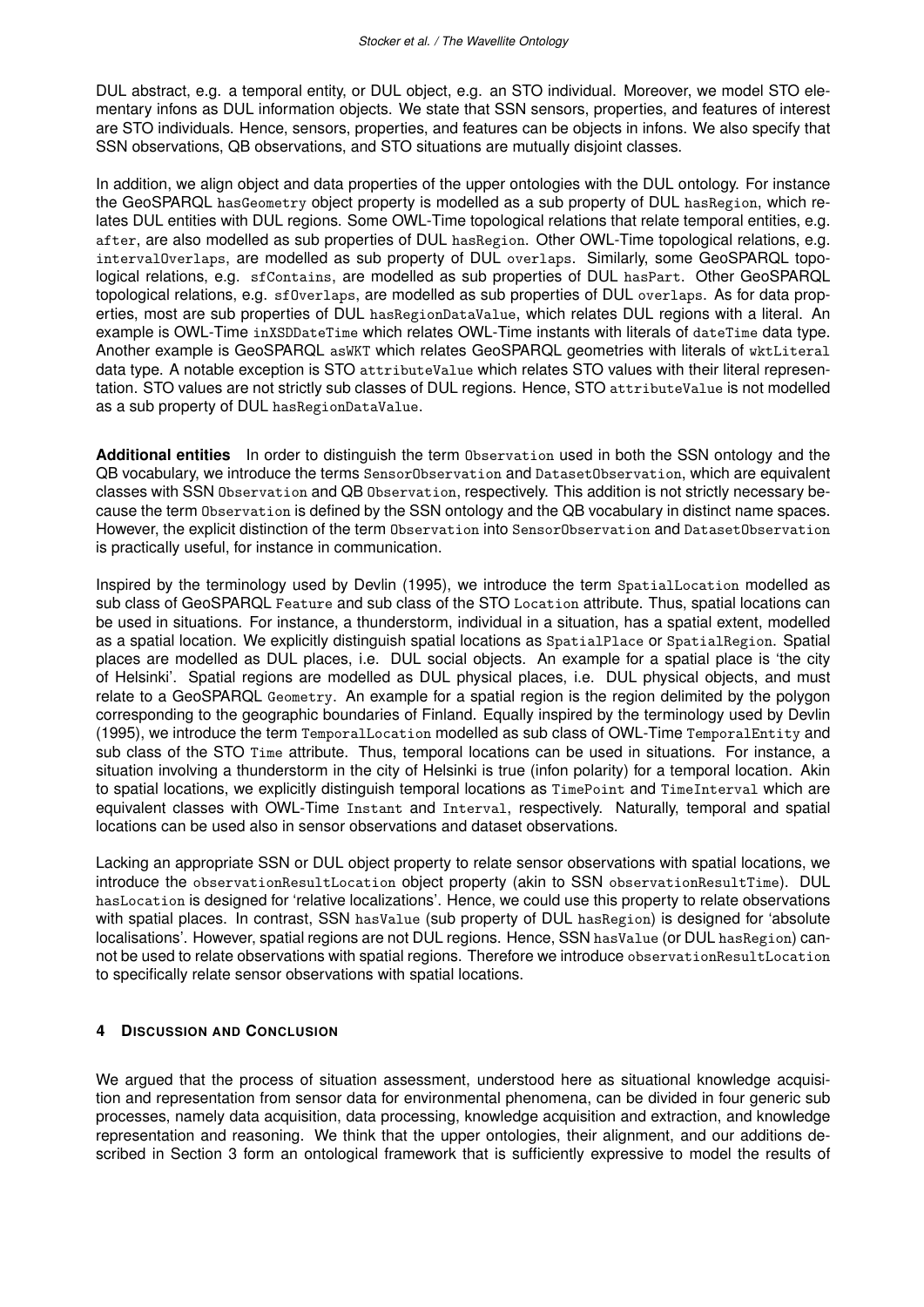these sub processes and, thus, the results of the process. Specifically, the result of data acquisition is sensor observations; the result of data processing is dataset observations; the result of knowledge extraction, representation and reasoning, is situations. Critically for environmental monitoring, the ontological framework supports the spatio-temporal localization of sensors, sensor observations, and situations as well as the use of spatial and temporal locations as component property values of dataset observations. Finally, the ontological framework can accommodate knowledge acquired from domain experts for sensors and monitored properties and features, the structure definition of datasets, and the parametrization of situations.

Endsley (1995) distinguishes situation *awareness* and situation *assessment*, the former being "a state of knowledge" and the latter being "the process of achieving, acquiring, or maintaining" situation awareness. With focus on environmental monitoring, we think that the ontological framework proposed here can be used to model situation awareness, more accurately the state of knowledge that *can* be expressed using the chosen modelling languages, as well as to model situation assessment, in particular the results of the process.

The described ontological framework is part of the Wavellite<sup>8</sup> (Stocker et al., 2014a, b) modelling and software framework for situation awareness in environmental monitoring. The ontologies are briefly described and linked at the project page.<sup>9</sup> We can extend the presented ontological framework to include concepts for the computational agents (e.g. situation engine or learning module) that form the Wavellite software architecture. Such an extension could support the ontology-driven configuration of Wavellite applications. Furthermore, Wavellite applications may extend the presented ontological framework with other ontologies (e.g. for the modelling of units of measure) as well as with domain knowledge. We think that the presented ontological framework can be of broader interest, beyond its use in Wavellite. In fact, it proposes a general terminology for situation assessment, which is an important process in environmental monitoring as sensor data is processed to information.

In order to make sure that the alignment and additions are consistent, we have implemented several consistency tests using the OWLAPI (Horridge and Bechhofer, 2009) and the HermiT OWL reasoner (Shearer et al., 2008). Each test consists of minimal ontologies including the aligned schema and instances for temporal locations, spatial locations, sensor observations, dataset observations, or situations as well as combinations thereof.

### **ACKNOWLEDGMENTS**

This research is funded by the Academy of Finland project "FResCo: High-quality Measurement Infrastructure for Future Resilient Control Systems" (Grant number 264060).

### **REFERENCES**

- Alirezaie, M. and Loutfi, A. (2013). Towards Automatic Ontology Alignmentfor Enriching Sensor Data Analysis. In Fred, A., Dietz, J., Liu, K., and Filipe, J., editors, *Knowledge Discovery, Knowledge Engineering and Knowledge Management*, volume 415 of *Communications in Computer and Information Science*, pages 179–193. Springer Berlin Heidelberg.
- Barnaghi, P., Ganz, F., Henson, C., and Sheth, A. (2012). Computing Perception from Sensor Data. Technical report, knoesis.org.

Barwise, J. and Perry, J. (1983). *Situations and attitudes*. Bradford books. MIT Press.

- Berners-Lee, T., Hendler, J., and Lassila, O. (2001). The Semantic Web. *Scientific American*, 284(5):28–37.
- Brickley, D., Guha, R., and McBride, B. (2004). RDF Vocabulary Description Language 1.0: RDF Schema. W3C Recommendation, W3C.

<sup>8</sup>http://www.uef.fi/en/envi/projects/wavellite

<sup>9</sup>http://www.uef.fi/en/envi/projects/wavellite/ontologies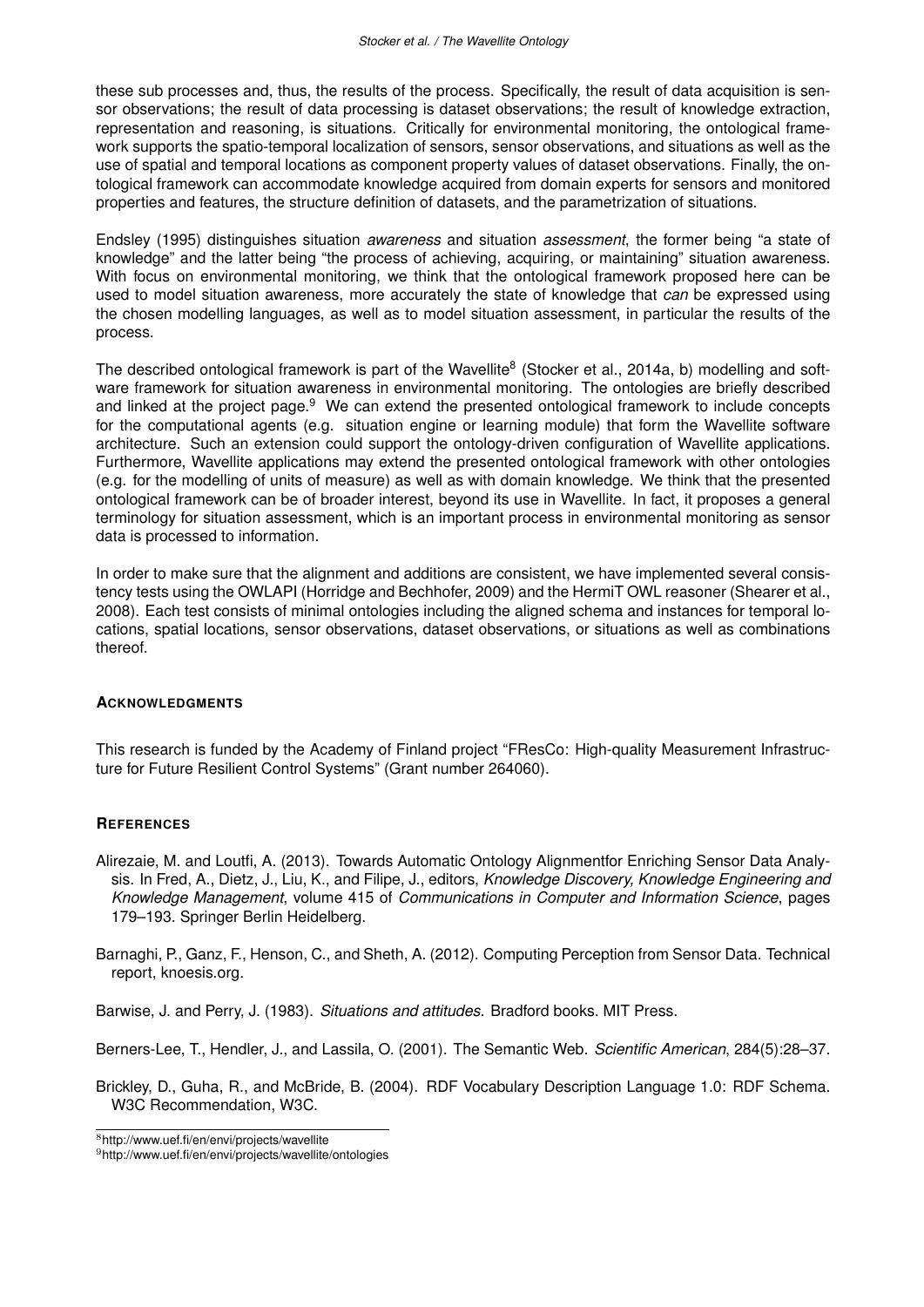- Calbimonte, J.-P., Yan, Z., Jeung, H., Corcho, O., and Aberer, K. (2012). Deriving Semantic Sensor Metadata from Raw Measurements. In Henson, C., Taylor, K., and Corcho, O., editors, *Proceedings of the 5th International Workshop on Semantic Sensor Networks*, volume 904, pages 33–48, Boston, Massachusetts, USA. CEUR-WS.
- Cardell-Oliver, R. and Liu, W. (2010). Representation and recognition of situations in sensor networks. *Communications Magazine, IEEE*, 48(3):112–117.
- Compton, M., Barnaghi, P., Bermudez, L., Garca-Castro, R., Corcho, O., Cox, S., Graybeal, J., Hauswirth, M., Henson, C., Herzog, A., Huang, V., Janowicz, K., Kelsey, W. D., Phuoc, D. L., Lefort, L., Leggieri, M., Neuhaus, H., Nikolov, A., Page, K., Passant, A., Sheth, A., and Taylor, K. (2012). The SSN ontology of the W3C semantic sensor network incubator group. *Web Semantics: Science, Services and Agents on the World Wide Web*, 17(0):25–32.
- Compton, M., Henson, C., Neuhaus, H., Lefort, L., and Sheth, A. (2009). A Survey of the Semantic Specification of Sensors. In Taylor, K., Ayyagari, A., and Roure, D. D., editors, *Proceedings of the 2nd International Workshop on Semantic Sensor Networks*, volume 522, pages 17–32, Washington DC, USA. CEUR-WS.
- Cyganiak, R., Reynolds, D., and Tennison, J. (2013). The RDF Data Cube Vocabulary. W3C Candidate Recommendation, W3C.
- De Maio, C., Fenza, G., Furno, D., and Loia, V. (2012). Swarm-based semantic fuzzy reasoning for situation awareness computing. In *Fuzzy Systems (FUZZ-IEEE), 2012 IEEE International Conference on*, pages  $1 - 7$ .
- Devlin, K. (1995). *Logic and information*. Cambridge University Press.
- Doulaverakis, C., Konstantinou, N., Knape, T., Kompatsiaris, I., and Soldatos, J. (2011). An Approach to Intelligent Information Fusion in Sensor Saturated Urban Environments. In *Intelligence and Security Informatics Conference (EISIC), 2011 European*, pages 108–115.
- Endsley, M. (1995). Toward a theory of situation awareness in dynamic systems. *Human Factors: The Journal of the Human Factors and Ergonomics Society*, 37(1):32–64.
- Fenza, G., Furno, D., Loia, V., and Veniero, M. (2010). Agent-based Cognitive approach to Airport Security Situation Awareness. In *Proceedings of the 2010 International Conference on Complex, Intelligent and Software Intensive Systems*, CISIS '10, pages 1057–1062. IEEE Computer Society.
- Finkelstein, L. (1982). *Theory and Philosophy of Measurement*. John Wiley & Sons.
- Gangemi, A. and Mika, P. (2003). Understanding the Semantic Web through Descriptions and Situations. In Meersman, R., Tari, Z., and Schmidt, D., editors, *On The Move to Meaningful Internet Systems 2003: CoopIS, DOA, and ODBASE*, volume 2888 of *Lecture Notes in Computer Science*, pages 689–706. Springer Berlin Heidelberg.
- Ganz, F., Barnaghi, P., and Carrez, F. (2013). Information Abstraction for Heterogeneous Real World Internet Data. *Sensors Journal, IEEE*, 13(10):3793–3805.
- Gorrepati, R., Ali, S., and Kim, D.-H. (2013). Hierarchical semantic information modeling and ontology for bird ecology. *Cluster Computing*, pages 1–8.
- Hart, J. K. and Martinez, K. (2006). Environmental Sensor Networks: A revolution in the earth system science? *Earth-Science Reviews*, 78(3-4):177–191.
- Henson, C. A., Pschorr, J. K., Sheth, A. P., and Thirunarayan, K. (2009). SemSOS: Semantic Sensor Observation Service. In *Proceedings of the 2009 International Symposium on Collaborative Technologies and Systems (CTS 2009)*, Baltimore, MD.
- Hobbs, J. R. and Pan, F. (2006). Time Ontology in OWL. Working draft, W3C.
- Horridge, M. and Bechhofer, S. (2009). The OWL API: A Java API for Working with OWL 2 Ontologies. In *OWLED*, volume 529, pages 11–21.
- Kokar, M. M., Matheus, C. J., and Baclawski, K. (2009). Ontology-based situation awareness. *Inf. Fusion*, 10(1):83–98.